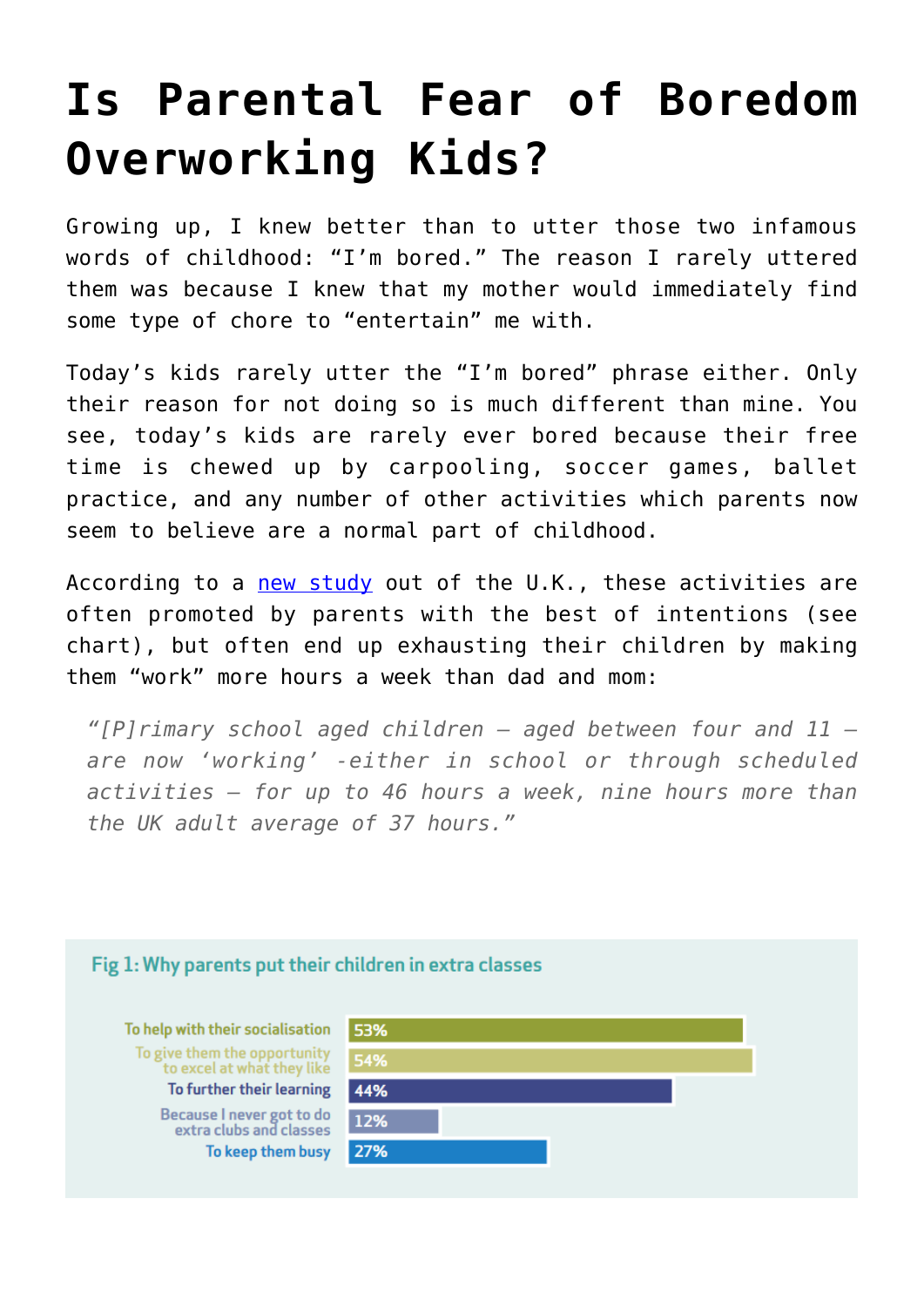This "overscheduled" phenomenon, instead of being the helpful time of learning that parents intend, may actually be detrimental to children, particularly if parents allow them to spend their small amount of free time in front of a screen. As Dr. Sam Wass, the psychologist in charge of the study explains:

*"[R]esearch suggests that, rather than constant, adult-led cramming, it's much more beneficial for children if their time is not always so structured. In fact, it's the downtime, when there is not so much going on and the child has to entertain themselves, when they do their best learning. There is a huge amount of research that suggests that this childled, unstructured free play is vital for stimulating imagination and creativity, as well as helping the child to become more self-sufficient."*

In the last several decades, extra-curricular activities have played a huge role in the life of the average American child – and for that matter, the average American family forced to restructure life around those activities. Is it possible that such a practice has not only diminished family growth and cohesion, but may also be a driving force behind the [decline](https://www.intellectualtakeout.org/blog/are-these-20-basic-skills-danger-extinction) [in basic skills](https://www.intellectualtakeout.org/blog/are-these-20-basic-skills-danger-extinction) such as reading a map, identifying trees and flowers, and even baking bread?

If we stopped trying to avoid boredom in our kids by filling their schedules with activities or letting them sit in front of a screen, then perhaps they would have the time, interest, and creativity to pursue and learn these disappearing basic skills on their own.

—

*Dear Readers,*

*Big Tech is suppressing our reach, refusing to let us advertise and squelching our ability to serve up a steady*